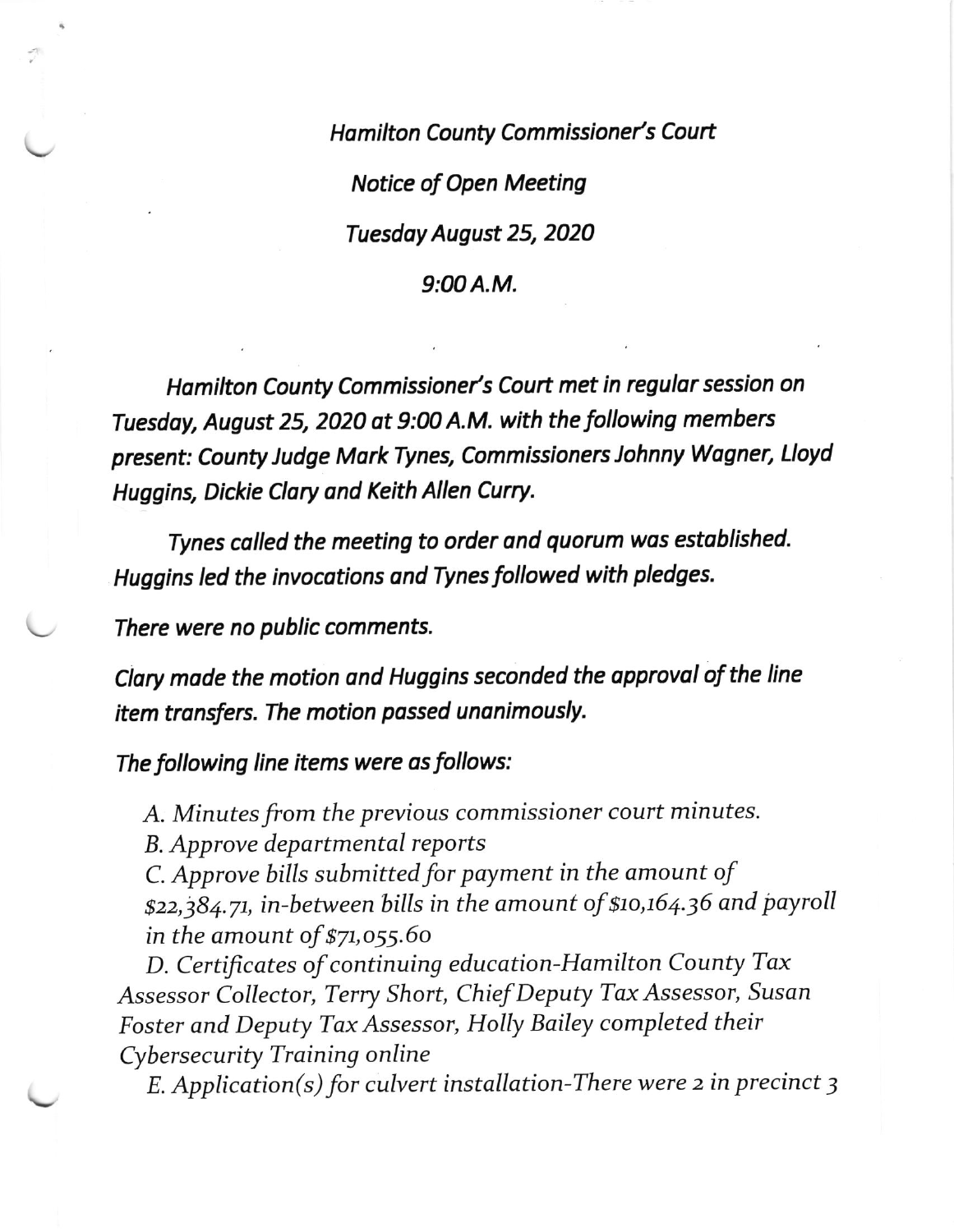F. Building use & request-None

Huggins made the motion and Curry seconded the approval of the line item transfers. The motion passed unanimously.

There was one resignation from the Sherriff's Office, Landon Cardill as of August 10, 2020.

Tynes made the motion and Clary seconded the approval of the proposal from Don Rudolph on the reglozing and pointing of all the windows of the courthouse. The motion carried unanimously.

Tynes mode the motion ond Curry seconded the rotificotion of the lnter-local ogreement with Falls County concerning the housing of the inmates.

Huggins made the motion and Tynes seconded the approval of a stop sign at the intersection of CR234 ond CR235 due to heovy troffic. The motion passed unanimously.

Hamilton County Treasurer, Shawna Dyer, gave the treasurers report and stated that there is \$1,528,795.83 in total cash assets on hand and  $$2,347,694.00$  in investments

The court stated that they were in support of the changing of the name of Hamilton County Appraisal District to Hamilton Central Appraisol District.

Huggins made the motion and Curry seconded the approval of the Interlocal Communications Agreement for the Sherriff's office and DPS. The motion passed unanimously.